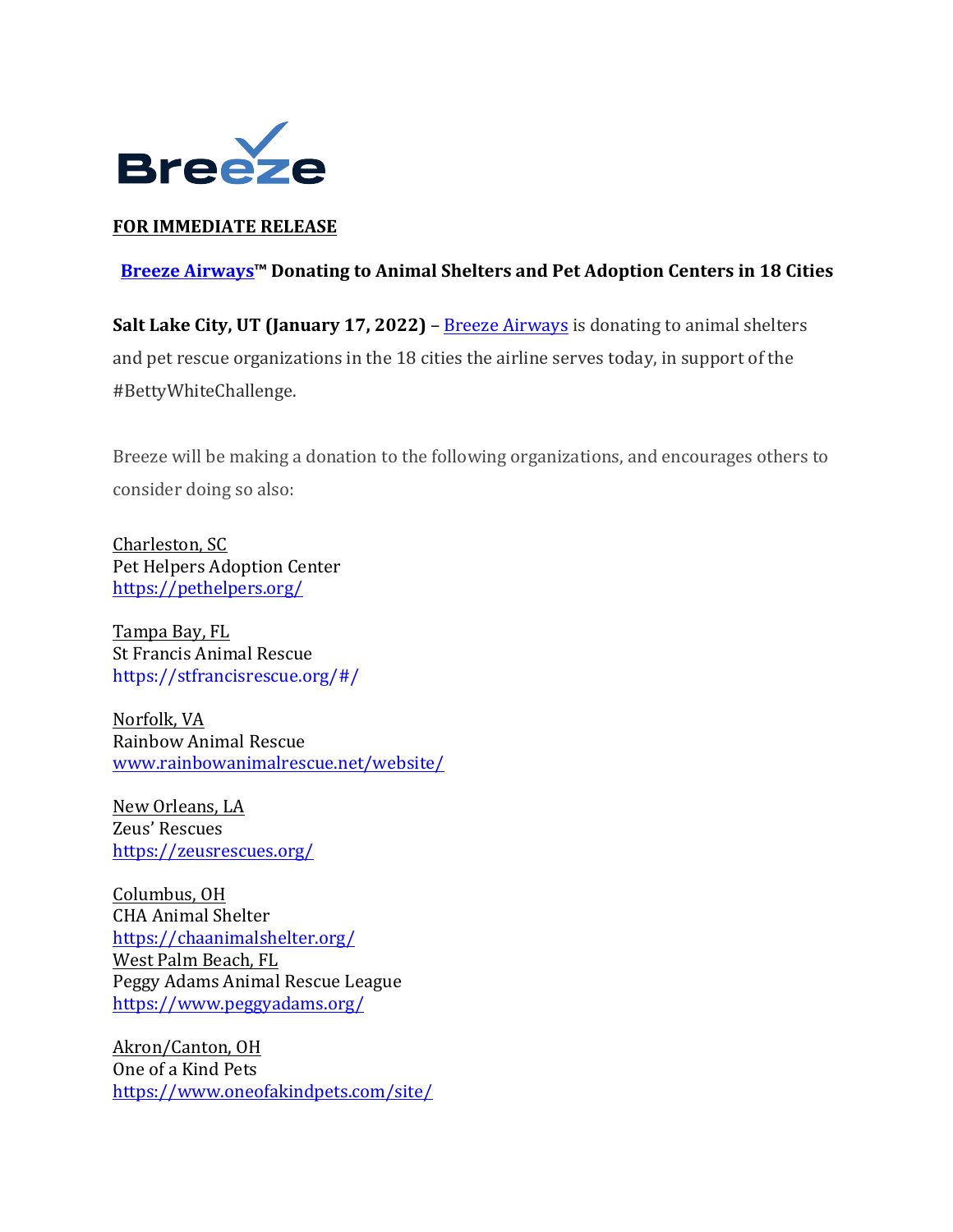Hartford, CT Protectors of Animals https://poainc.org/

Pittsburgh, PA Animal Advocates www.animaladvocates.net/

Richmond, VA RVA Animal Care & Control www.rva.gov/animal-care-control/

Bentonville/Fayetteville, AR City of Fayetteville Animal Services www.fayetteville-ar.gov/525/Animal-Services

Louisville, KY Kentucky Humane Society www.kyhumane.org/

Providence, RI Providence Animal Center https://providenceac.org/

Islip, NY Islip Animal Shelter and Adopt-A-Pet Center https://islipny.gov/community-and-services/animal-shelter

Huntsville, AL Greater Huntsville Humane Society https://ghhs.org/

Oklahoma City, OK Oklahoma City Animal Welfare https://www.okc.gov/departments/animal-welfare

San Antonio, TX Footbridge Foundation https://www.footbridgefoundation.org/

Tulsa, OK City of Tulsa Animal Welfare https://www.cityoftulsa.org/government/departments/working-inneighborhoods/animal-welfare/